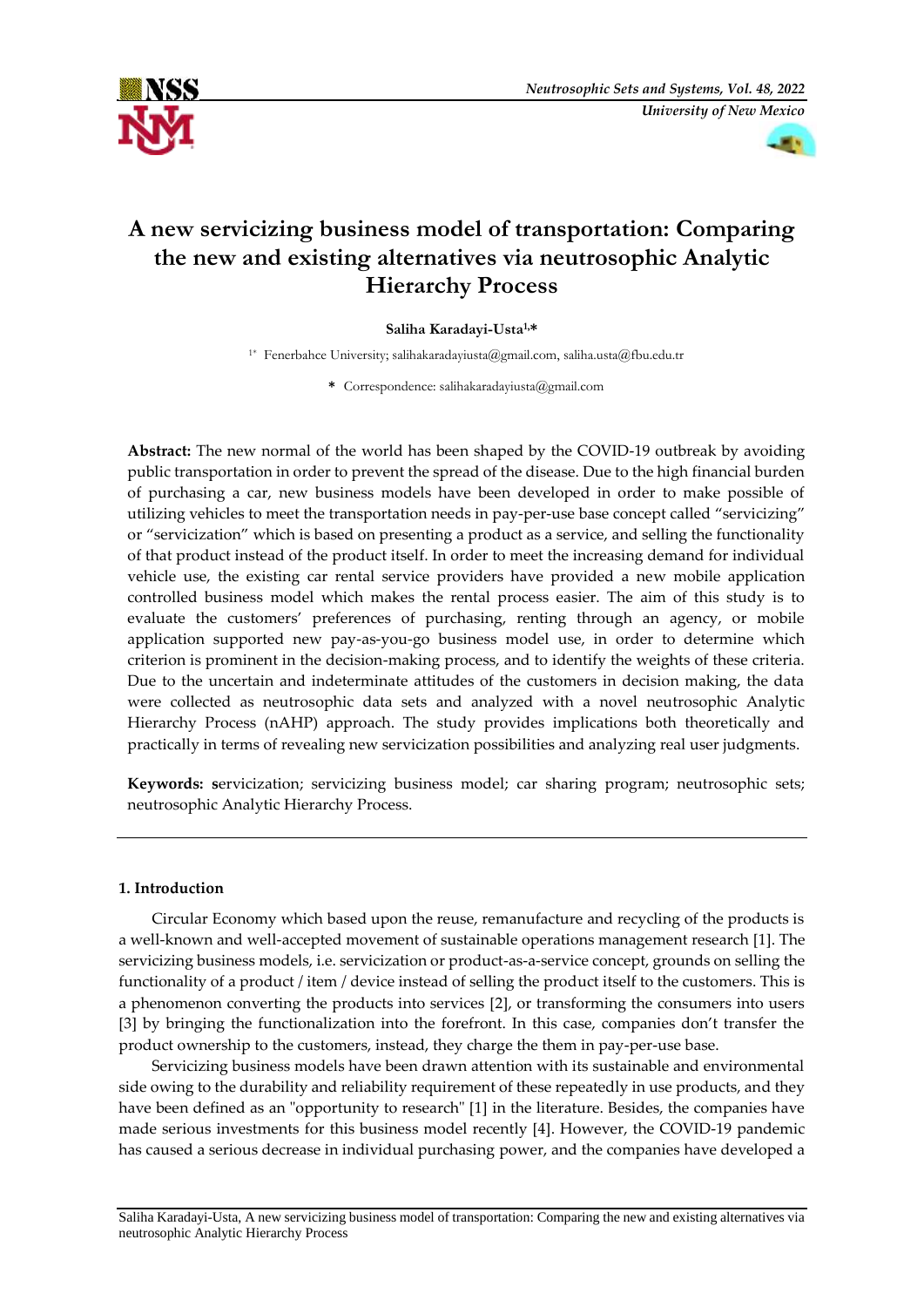new servicization versions in order to minimize the face-to-face communication and contracting process with an easier way of payment via mobile applications.

This change in the way of business has motivated this research to analyze the customer perception and attitude towards different individual transportation options. Hence, this study aims to develop a decision model for evaluating the customers' decisions on purchasing, renting through an agency (walk-in or using the website of provider or a website comparing all providers), or new mobile application controlled way of renting alternatives of driving in order to determine which criterion is more important in the decision-making process, and to identify the weights of these criteria.

Since the decision criteria have often vague, uncertain, indeterminate or inconsistent information, the data were collected as neutrosophic data sets from the real customers having experiences in both purchasing, renting through an agency and renting through the mobile application alternatives were analyzed with a neutrosophic AHP approach. The fuzzy AHP provides a wide range of application areas and remarkable results for many sectors [5-9]. The study provides theoretical and practical implications by revealing new servicization alternatives and analyzing real customer attitudes.

The literature points out that there is an obvious research gap in the field of study [42-46]. The researchers investigating and doing research on this topic especially for the sake of sustainability. The topic is important owing to the significance of achieving sustainable supplier selection, green supply chain management practices, and sustainability evaluation of transportation technologies.

This study introduces a new way of servicizing business model as a contribution to the literature with real customer preferences shaping the decision making process. The analysis results addressed the weights of criteria and alternative ranking by real user preferences.

The following sections include literature review, objective of the study, methodology, analysis and conclusion parts.

# **2. Materials and Methods**

## *2.1. Literature Review*

Current servicization literature focuses on the intensions of the organizations towards servicizing [10-12], product-as-a-service [13], device-as-a-service [3, 14], the potential of Industry 4.0 adoption in servicizing [15-16].

There are successful examples in servicization such as Xerox printing services, Runway car rental, Michelin fleet solutions, Philips' lighting solutions, Rolls-Royce's total care solutions [17], and Bundles' household appliance services [1].

Servicization studies implementing AHP discuss construction servicization [18], design requirements for plumbing services [19], prioritization of product-service business model elements at aerospace industry [20], and cloud manufacturing [21]. Moreover, there are Neutrosophic AHP papers addressing system selection [22-23], AHP-SWOT analysis for strategic planning and decision-making [24], AHP and TOPSIS framework [25], AHP and DEA methodology [26], and performance analysis [27], comparative analysis of AHP, FAHP and Neutrosophic-AHP [41],

However, the new mobile application driven pay-as-you-go model of servicization research is missing in the literature. Besides, there are limited number of AHP studies applied neutrosophic sets. Therefore, the priorities of the customers having experiences in both purchasing and renting cars will be examined in this study with neutrosophic sets in order to serve as a good example of neutrosophic AHP for servicizing.

# *2.2. Methodology*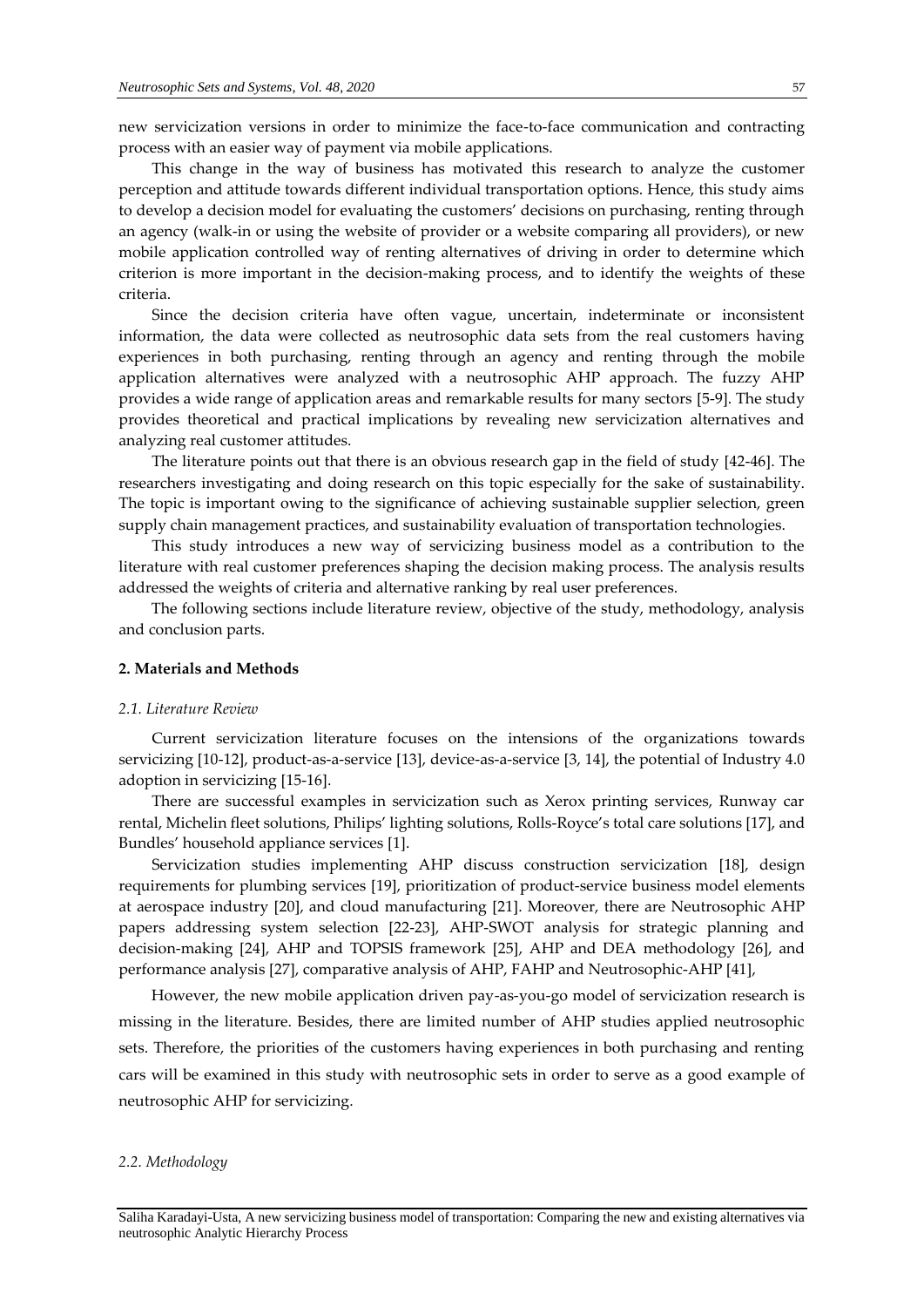The evaluation criteria that the real customers consider in transportation through driving alternatives have been specified via an in-depth interview with a car rental service provider X representative. The model is based on the literature review and information provided by the company X representative. The goal, criteria and alternatives are presented in Figure 1.



**Figure 1.** Developed AHP model.

The cost criterion includes the sub criteria of possessing cost by purchasing or renting payment [28], maintenance / repair cost [29], tax / insurance cost [30]. The parking criterion consists of two sub criteria such as accessing the car and finding it where you left, and leaving the car wherever you want [31]. The transaction criterion refers to receiving the car from the service provider, and leaving it to again the service provider [32]. Moreover, the risk criterion forms from hygiene sub criterion due to the COVID-19 pandemics, and the high possibility of car breakdown due to the repeated and extreme use [33].

In order to obtain the customer judgements, a user survey has been used, and neutrosophic sets have been used to gather the preferences. The experts were selected from the car rental service provider X's real users who had comments about the mobile application in the website of the company. 36 users were identified as candidate experts, and just 3 of them accepted to state their opinions.

#### 2.2.1. Preliminaries

Neutrosophic sets (NSs) are proposed by Smarandache [34] as a general form of fuzzy sets and intuitionistic fuzzy set. This is a powerful technique to handle incomplete, indeterminate and inconsistent information that is valid in the real world applications. Besides, there are many neutrosophic sets: single valued, interval-valued, multi-valued, bipolar, hesitant, refined, simplified, rough and hyper-complex neutrosophic sets [35]. Basic definitions and operations of neutrosophic sets:

Definition 1. A neutrosophic set A in E (let E be a universe) is characterized by a truth-membership function  $T_A(x)$ , an indeterminacy-membership function  $I_A(x)$ , and a falsity-membership function  $F_A(x)$  where  $x \in E$ .

Saliha Karadayi-Usta, A new servicizing business model of transportation: Comparing the new and existing alternatives via neutrosophic Analytic Hierarchy Process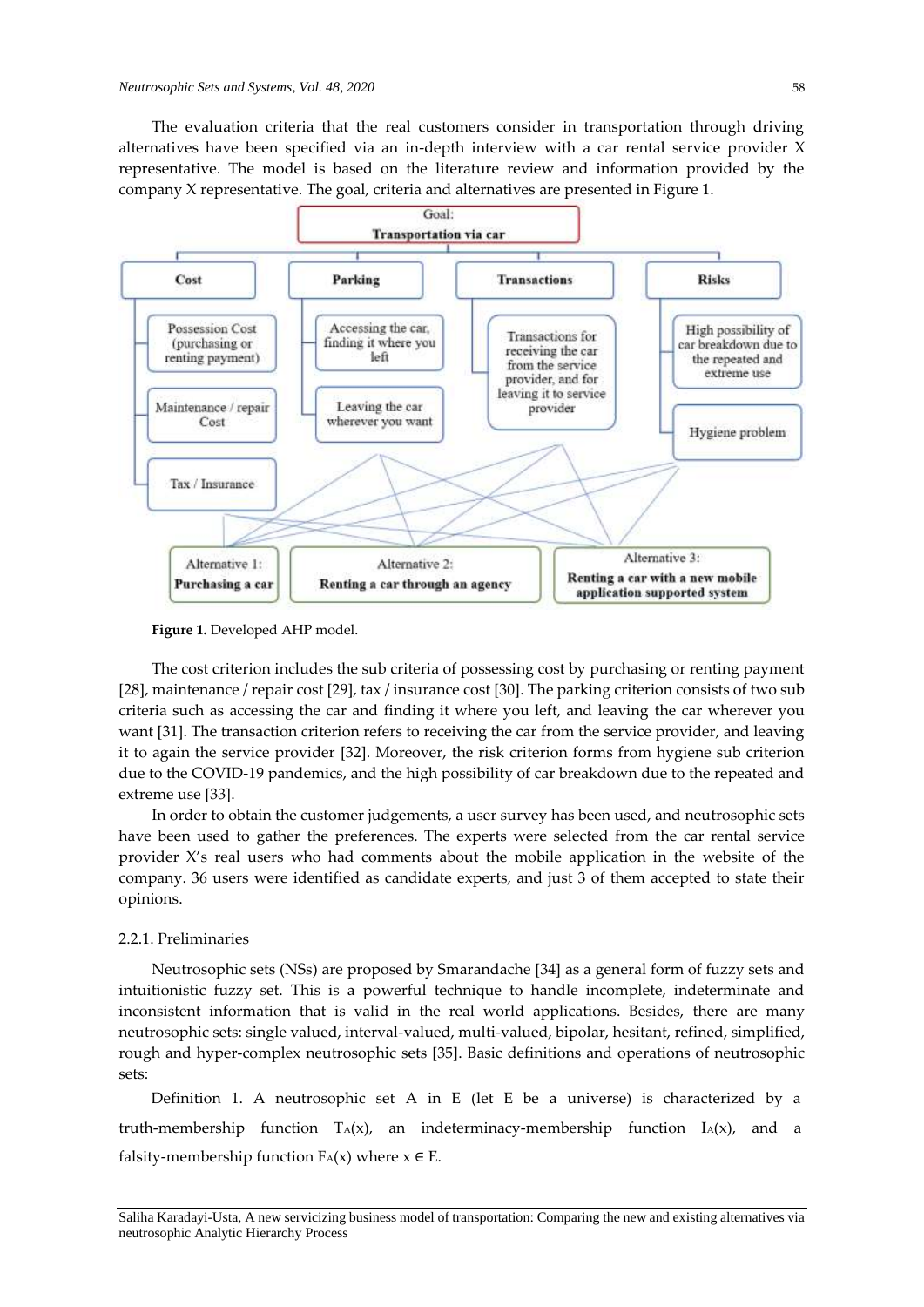A can be defined as A= $\{ \langle x, T_A(x), I_A(x), F_A(x), \mid x \in E \rangle \}$ 

where  $T_A(x)$ ,  $I_A(x)$ ,  $F_A(x) \in [0,1+1]$  such that  $0 \leq T_A(x)$ ,  $I_A(x)$ ,  $F_A(x) \leq 3+$ .

Definition 2. A single-valued neutrosophic set A is a subclass of NS and is stated as

A={ $\{x, T_A(x), I_A(x), F_A(x) | x \in E \}$ } where  $T_A$ ,  $I_A$ ,  $F_A : X \rightarrow [0,1]$ 

such that  $0 \leq T_A(x) + I_A(x) + F_A(x) \leq 3$ .

In particular, if E has only 1 element, A is called a simplified neutrosophic number (SNN), which is represented as  $A = \langle T_A, I_A, F_A \rangle$  [36].

Definition 3. Let A and B be two SNN, and  $p(A)$  be the complement of A, the following operations are valid [22, 36].

 $A \oplus B = \{ T_A + T_B - T_A \cdot T_B, I_A \cdot I_B, F_A \cdot F_B \}$  $A \otimes B = \prod_{A} A^* T_B$ ,  $I_A + I_B - I_A * I_B$ ,  $F_A + F_B - F_A * F_B$ *A/ B=*〈*T<sup>A</sup> / TB, IB -IA / 1 -I<sup>A</sup> , F<sup>B</sup> - FA / 1 - FA* 〉  $\alpha A = (1 - (1 - T_A)^{\alpha}, I_A^{\alpha}, (F_A^{\alpha})\,)$ ,  $\alpha > 0$  $A/\alpha =$  ( 1-(1-T<sub>A</sub>) $^{1/\alpha}$ , I<sub>A</sub> $^{1/\alpha}$ , (F<sub>A</sub> $^{1/\alpha}$ ) ),  $\alpha$ >0  $p(A) = \{F_A, 1 - I_A, T_A\}$ 

Definition 4. The score function is defined as  $s(A) = (2 + T_A - I_A - F_A) / 3$  for a SNN to deneutrosophicate or rank [35].

Definition 5. Geometric means are defined as [26]:

 $T_1 = [1 \times T_{12} \times ... \times T_{1n}]^{1/n}, ..., T_n = [T_{1n} \times ... \times 1]^{1/n}$  $I_{1m} = [1 \times I_{12m} \times ... \times I_{1nm}]^{1/n}, ..., I_{im} = [I_{n1m} \times ... \times 1]^{1/n}$  $F_{1m} = [1 \times F_{12m} \times ... \times F_{1nm}]^{1/n}, ..., F_{im} = [F_{n1m} \times ... \times 1]^{1/n}$ 

Definition 6. Aggregation formula is [35]:  $F_w(A_1, A_2, ..., A_n)$  =

$$
\langle 1 - \prod_{j=1}^n \left(1 - T_{A_j}(x)\right)^{w_j}, 1 - \prod_{j=1}^n \left(1 - I_{A_j}(x)\right)^{w_j}, 1 - \prod_{j=1}^n (1 - F_{A_j}(x))^{w_j} \rangle \text{ where } W = (w_1, w_2, w_3, w_4, w_5, w_6, w_7, w_8, w_9, w_{10}, w_{11}, w_{12}, w_{13}, w_{14}, w_{15}, w_{16}, w_{17}, w_{18}, w_{19}, w_{10}, w_{11}, w_{12}, w_{13}, w_{14}, w_{15}, w_{16}, w_{17}, w_{18}, w_{19}, w_{10}, w_{11}, w_{12}, w_{13}, w_{14}, w_{15}, w_{16}, w_{17}, w_{18}, w_{19}, w_{10}, w_{11}, w_{12}, w_{13}, w_{14}, w_{15}, w_{16}, w_{17}, w_{18}, w_{19}, w_{10}, w_{11}, w_{12}, w_{13}, w_{14}, w_{15}, w_{16}, w_{17}, w_{18}, w_{19}, w_{10}, w_{11}, w_{12}, w_{13}, w_{14}, w_{15}, w_{16}, w_{17}, w_{18}, w_{19}, w_{10}, w_{11}, w_{12}, w_{13}, w_{14}, w_{15}, w_{16}, w_{17}, w_{18}, w_{19}, w_{10}, w_{11}, w_{12}, w_{13}, w_{14}, w_{15}, w_{16}, w_{17}, w_{18}, w_{19}, w_{10}, w_{11}, w_{12}, w_{13}, w_{14}, w_{15}, w_{16}, w_{17}, w_{18}, w_{19}, w_{10}, w_{11}, w_{12}, w_{13}, w_{14}, w_{16}, w_{17}, w_{18}, w_{19}, w_{10}, w_{11}, w_{12}, w_{13}, w_{14}, w_{16}, w_{17}, w_{18}, w_{19}, w_{10}, w_{11}, w_{12}, w_{13}, w_{14}, w_{15}, w_{16}, w_{17}, w_{18}, w_{19}, w_{10}, w_{11}, w_{12}, w_{13}, w_{14}, w_{15}, w_{16}, w
$$

*w*<sub>2</sub>, …, *w*<sub>n</sub> ) is the weight vector of  $A_j$  ( $j = 1, 2, ..., n$ ),  $w_j \in [0,1]$  and  $\sum_{j=1}^{n} w_j = 1$ .

The truth-membership *T<sup>A</sup>* stands for "the possibility in which the statement is true", the indeterminacy-membership *I<sup>A</sup>* is "the degree in which he/she is not sure", and the falsity-membership *F<sup>A</sup>* means that "the statement is false" [37].

All of the above definitions will be applied to the proposed nAHP methodology in the following sections.

## 2.2.2. Procedure in Gathering and Aggregating the Individual Evaluations

There are different proposed scales for the neutrosophic linguistic variable such as [22] and [26]. However, there is also a fair criticism for these scales due to the defined structure of them. For example, the aforementioned Radwan et al. [22] scale defines "extremely highly preferred" as <.9.1 .1>. The truth-membership can be thought as the reverse of falsity-membership; this is acceptable by definition. However, since the indeterminacy means "the degree in which one is not sure", we cannot define this indeterminacy proportional to the truth-membership value with a scale.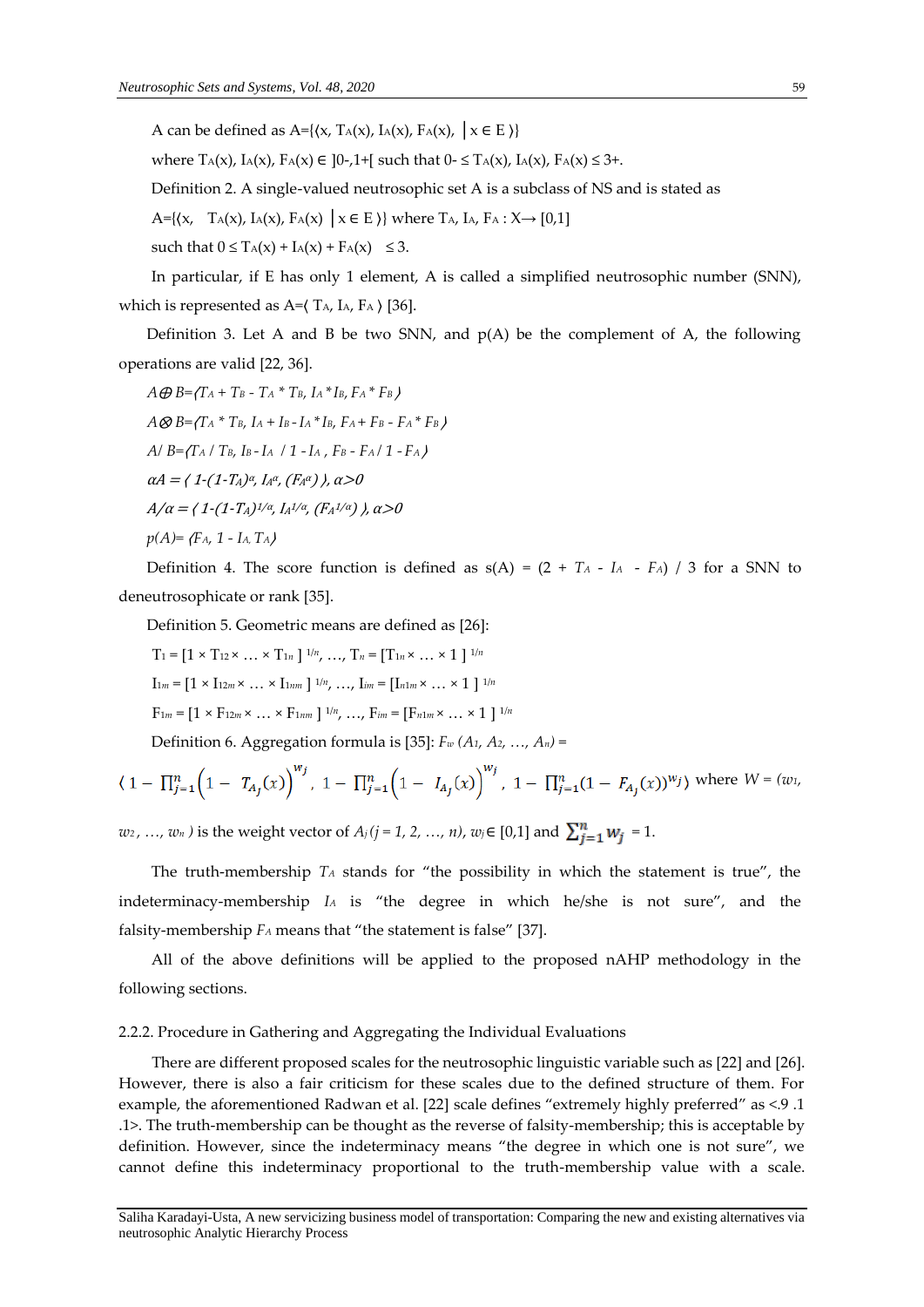Participants should express "the degree in which he/she is not sure". Therefore, this study gathers the truth and indeterminacy values separately from the participants instead of using these defined tables in order to deal with this criticism.

In order to aggregate the individual neutrosophic evaluations into group evaluations, the captured expert opinions have been processed with the proposed formula of [26] (the definition 6). There are nAHP papers use the neutrosophic weighted arithmetic average aggregation operator of [37], such as [38]. However, since the average operator is problematic in terms of finding reciprocals, this study prefers to adopt a geometric mean based formulation in aggregating the expert opinions.

2.2.3. Steps of the Methodology

The steps of the nAHP used in this study:

Step 1. Defining the problem, criteria and alternatives with a structured hierarchy.

Step 2. Gathering the expert evaluations by taking truth- and indeterminacy-membership values separately via a survey in order to obtain pairwise comparisons of criteria and alternatives.

Step 3. Checking the consistency of pairwise matrices by Eigenvector solution.

Step 4. Aggregating the individual evaluations into group decision.

Step 5. Obtaining the weights of each criteria. Repeating these steps for the alternatives' pairwise comparisons.

Step 6. Ranking the alternatives with respect to the calculated weights.

## **3. Application**

The defined problem with criteria and alternatives in a structured hierarchy is provided in Figure 1 previously by fulfilling the Step 1.

Step 2. The user survey provided real users' judgements on the goal "transportation via car" and the alternative ways of transportation. Table 1 presents the individual judgements of the experts.

|                     | Expert $#$ | Cost      | Parking   | <b>Transactions</b> | <b>Risks</b>     |  |
|---------------------|------------|-----------|-----------|---------------------|------------------|--|
| Cost                | 1          | < .5.5.5> | < .7.2.3> | < .7.2.3>           | $< 0.4$ .7.6 $>$ |  |
|                     | 2          | < .5.5.5> | < .9.1.1> | < .9.1.1>           | < .9.1.1>        |  |
|                     | 3          | < .5.5.5> | < .9.1.1> | < .9.1.1>           | < .7.2.3>        |  |
| Parking             | 1          | < .3.8.7> | < .5.5.5> | < .7.2.3>           | < .3.8.7>        |  |
|                     | 2          | < 1.9.9>  | < .5.5.5> | < .9.1.1>           | < .6.2.4>        |  |
|                     | 3          | < 1.9.9   | < .5.5.5> | < 8.1.2>            | < .5.1.5>        |  |
| <b>Transactions</b> | 1          | < .3.8.7> | < .3.8.7> | < .5.5.5>           | $< .2$ .8.8 $>$  |  |
|                     | 2          | < 1.9.9>  | < .1.9.9> | < .5.5.5>           | < .9.1.1>        |  |
|                     | 3          | < 1.9.9   | < .2.9.8> | < .5.5.5>           | < .7.1.3>        |  |
| <b>Risks</b>        | 1          | < .6.3.4> | < .7.2.3> | < .8 .2 .2>         | < .5.5.5>        |  |
|                     | 2          | < .1.9.9> | < .4.8.6> | < .1.9.9>           | < .5.5.5 >       |  |
|                     | 3          | < 3.8.7>  | < .5.9.5> | < 3.9.7>            | < .5.5.5>        |  |

**Table 1.** Pairwise comparison matrix with respect to goal by experts.

Step 3. The consistency was checked with the score function value definition for each participant evaluations via Eigenvector solution procedure [39].

Saliha Karadayi-Usta, A new servicizing business model of transportation: Comparing the new and existing alternatives via neutrosophic Analytic Hierarchy Process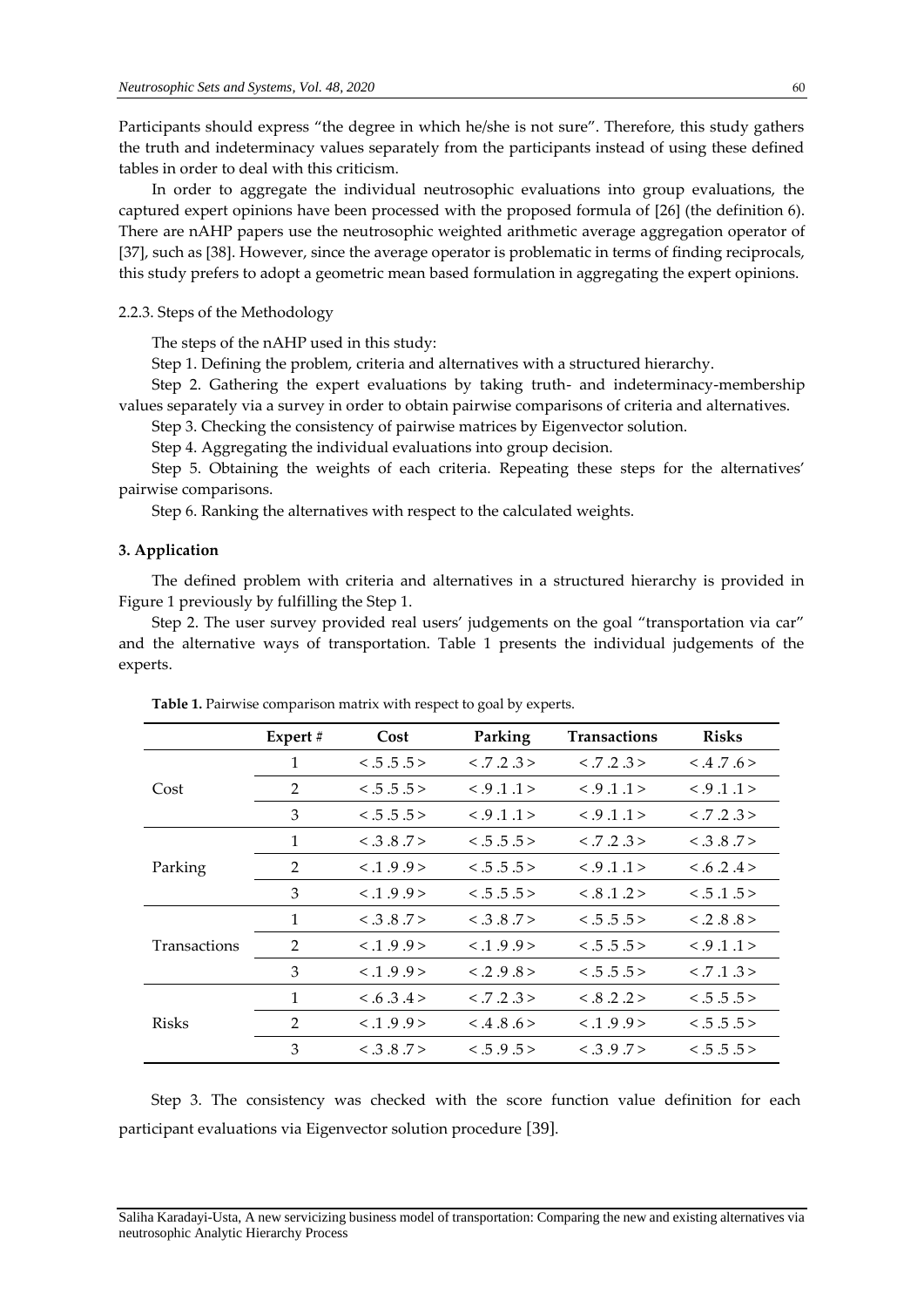The score function was applied to deneutrosophicate the evaluations into crisp values. The sum of each column was taken, next, each element of the matrix was divided into the sum of its columns in order to have normalized relative weights. Then, the normalized principal Eigenvector (also called priority vector) is obtained by averaging across the rows. This calculation provides the experts' priorities with respect to goal. For example, while the risk criterion is the priority of the expert 1, cost criterion is the most important criteria for expert 2 and 3. Besides of the relative weight calculation, this procedure paves the way for checking the consistency of participants' answers. Here, one needs Principal Eigen value ( $\lambda_{\text{max}}$ ) obtaining from summation of products between each element of Eigen vector and sum of columns of the reciprocal matrix. Table 2 states the score function values, normalization, weights and Principal Eigen value.

The largest Eigen value equals to the size of comparison matrix, or  $\lambda_{\text{max}} = n$  [40], which gives a measure of consistency named Consistency Index (CI =  $(\lambda_{\text{max}} - n)/(n-1)$ ). The CI values should be compared with Random Consistency Index as a previously defined index of sample size 500, and RI is 0.89 for n=4 (4×4 matrix). The Consistency Ratio CR was calculated (CR = CI / RI), and if the CR is  $\leq$  10% in comparison with the CI, the inconsistency is acceptable. Accordingly, while the evaluations of expert 1 and 3 are within the acceptable inconsistency limits, the evaluations of expert 2 cannot be taken into consideration due to the CR = 23%.

|                                                                  |              |       | Score function values |             |             |              | x / sum values                                                                                                                                                            |              |              | W     |               |  |
|------------------------------------------------------------------|--------------|-------|-----------------------|-------------|-------------|--------------|---------------------------------------------------------------------------------------------------------------------------------------------------------------------------|--------------|--------------|-------|---------------|--|
| wrt. Goal                                                        |              | C     | ${\bf P}$             | $\mathbf T$ | $\mathbb R$ | $\mathsf{C}$ | ${\bf P}$                                                                                                                                                                 | T            | $\mathbb R$  | Row   | $\lambda$ max |  |
|                                                                  |              |       |                       |             |             |              |                                                                                                                                                                           |              | average      |       |               |  |
|                                                                  | $\mathsf{C}$ | 0,500 | 0,733                 | 0,733       | 0,367       | 0,300        | 0,328                                                                                                                                                                     | 0,265        | 0,275        | 0,292 |               |  |
| E1                                                               | $\mathbf{P}$ | 0,267 | 0,500                 | 0,733       | 0,267       | 0,160        | 0,224                                                                                                                                                                     | 0,265        | 0,200        | 0,212 | 3,681         |  |
|                                                                  | $\mathbf T$  | 0,267 | 0,267                 | 0,500       | 0,200       | 0,160        | 0,119                                                                                                                                                                     | 0,181        | 0,150        | 0,153 |               |  |
|                                                                  | $\mathbb R$  | 0,633 | 0,733                 | 0,800       | 0,500       | 0,380        | 0,328                                                                                                                                                                     | 0,289        | 0,375        | 0,343 |               |  |
|                                                                  | Sum          | 1,667 | 2,233                 | 2,767       | 1,333       | $\mathbf{1}$ | $1\,$                                                                                                                                                                     | $\mathbf{1}$ | $\mathbf{1}$ |       |               |  |
|                                                                  | $\mathsf{C}$ | 0,500 | 0,900                 | 0,900       | 0,900       | 0,313        | 0,429                                                                                                                                                                     | 0,338        | 0,303        | 0,345 |               |  |
|                                                                  | $\mathbf{P}$ | 0,367 | 0,500                 | 0,900       | 0,667       | 0,229        | 0,238<br>0,338<br>0,225<br>0,257<br>0,224<br>0,175<br>0,188<br>0,303<br>0,159<br>0,173<br>0,138<br>0,169<br>$\mathbf 1$<br>$1\,$<br>$\mathbf{1}$<br>$\mathbf{1}$<br>1,000 |              |              |       |               |  |
| E2                                                               | $\mathbf T$  | 0,367 | 0,367                 | 0,500       | 0,900       | 0,229        |                                                                                                                                                                           |              |              |       | 4,409         |  |
|                                                                  | $\mathbb R$  | 0,367 | 0,333                 | 0,367       | 0,500       | 0,229        |                                                                                                                                                                           |              |              |       |               |  |
|                                                                  | Sum          | 1,600 | 2,100                 | 2,667       | 2,967       |              |                                                                                                                                                                           |              |              |       |               |  |
| $\mathsf{C}$<br>$\mathbf{P}$<br>E3<br>$\mathbf T$<br>$\mathbb R$ |              | 0,500 | 0,900                 | 0,900       | 0,733       | 0,333        | 0,466                                                                                                                                                                     | 0,365        | 0,278        | 0,361 |               |  |
|                                                                  | 0,367        | 0,500 | 0,833                 | 0,633       | 0,244       | 0,259        | 0,338                                                                                                                                                                     | 0,241        | 0,270        |       |               |  |
|                                                                  |              | 0,367 | 0,167                 | 0,500       | 0,767       | 0,244        | 0,086                                                                                                                                                                     | 0,203        | 0,291        | 0,206 | 4,002         |  |
|                                                                  |              | 0,267 | 0,367                 | 0,233       | 0,500       | 0,178        | 0,190                                                                                                                                                                     | 0,095        | 0,190        | 0,163 |               |  |
|                                                                  | Sum          | 1,500 | 1,933                 | 2,467       | 2,633       | $\mathbf{1}$ | $\mathbf{1}$                                                                                                                                                              | $\mathbf{1}$ | $\mathbf{1}$ | 1,000 |               |  |
|                                                                  |              |       |                       |             |             |              |                                                                                                                                                                           |              |              |       |               |  |

**Table 2.** Score function values, normalization, weights and principal Eigen value.

Step 4. In order to aggregate the individual evaluations into group decision, the aggregation definition 6 was used (see Table 3).

Saliha Karadayi-Usta, A new servicizing business model of transportation: Comparing the new and existing alternatives via neutrosophic Analytic Hierarchy Process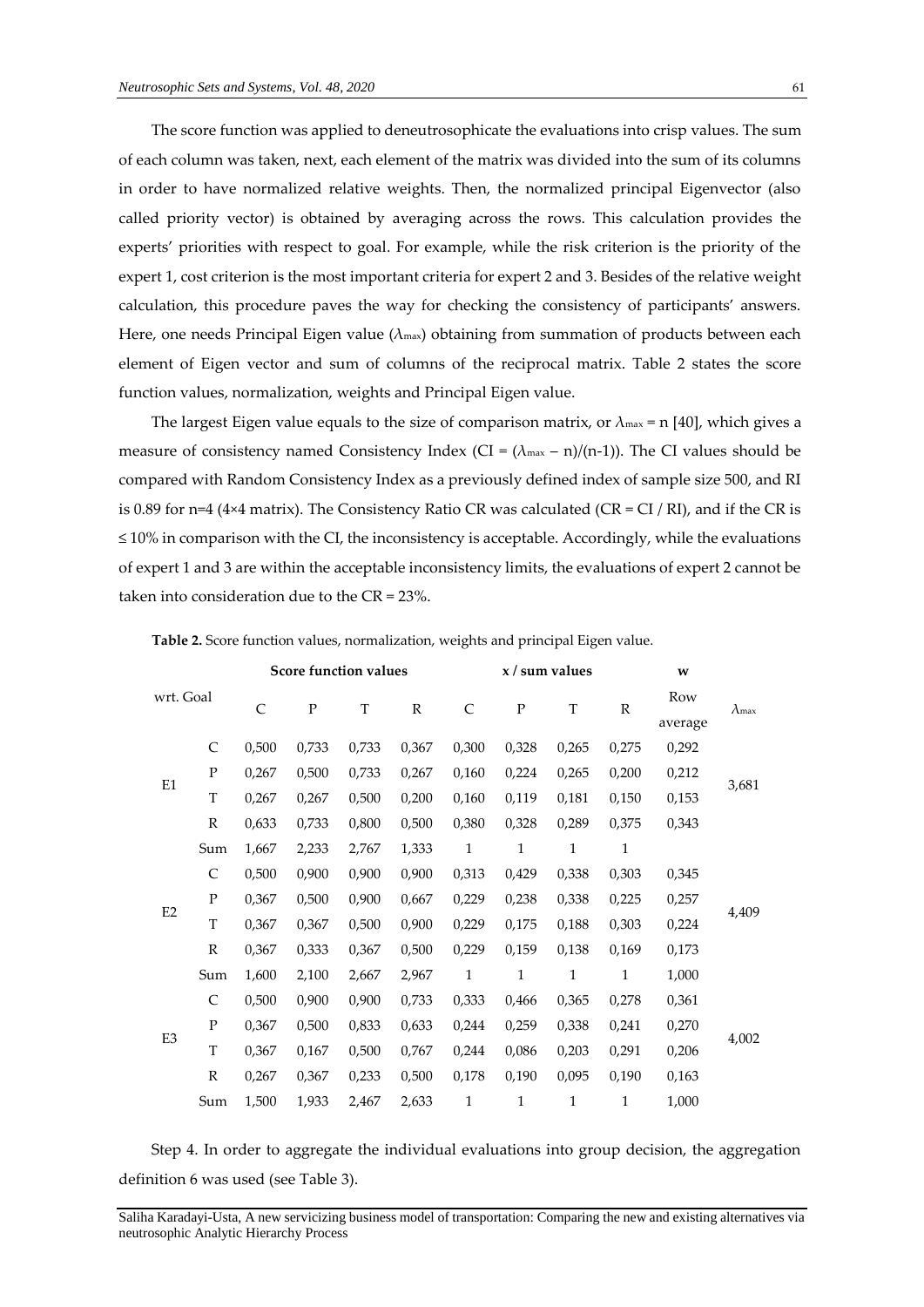Step 5. The weights of each criterion were obtained, ant the step was repeated for the alternatives' and sub-criteria's pairwise comparisons.

Step 6. The alternatives were ranked with respect to the calculated weights.

According to the analysis results, renting through an agency was the most preferred alternative in terms of the cost criterion. Secondly the new system, and then the purchasing option was preferred by the weight values. When the parking criterion was considered, the ranking was purchasing, renting through an agency and new system, respectively. Similarly, in case we had a focus on the transactions, the same ranking was valid. However, participants addressed the new system as the most risky alternative, next renting through an agency and then the purchasing option, respectively.

|              | Cost |     | Parking |     |     | <b>Transactions</b> |     |     | <b>Risks</b> |     |     |     |
|--------------|------|-----|---------|-----|-----|---------------------|-----|-----|--------------|-----|-----|-----|
| wrt. Goal    | T    |     | F       | т   |     | F                   | т   |     | F            | T   |     | F   |
| Cost         | 0,4  | 0,4 | 0,4     | 0,7 | 0,1 | 0,1                 | 0,7 | 0,1 | 0,1          | 0,4 | 0,3 | 0,3 |
| Parking      | 0,1  | 0,3 | 0,6     | 0,3 | 0,3 | 0,3                 | 0,5 | 0,1 | 0,1          | 0,2 | 0,3 | 0,4 |
| Transactions | 0,1  | 0,2 | 0,5     | 0,1 | 0,5 | 0,4                 | 0,2 | 0,2 | 0,2          | 0,2 | 0,2 | 0,3 |
| <b>Risks</b> | 0,3  | 0,3 | 0,3     | 0,4 | 0,4 | 0,2                 | 0,5 | 0,4 | 0,2          | 0,3 | 0,3 | 0,3 |

**Table 3.** Aggregating the individual evaluations into group decision.

The sub criteria analysis revealed that there was a tax/insurance, maintenance / repair cost, and possession cost sequence with respect to cost criterion. Moreover, "hygiene problem" sub criterion had a greater importance than the "high possibility of car breakdown due to the repeated and extreme use" in terms of risks criterion. Besides, the "accessing the car, finding it where you left" sub criterion and the "leaving the car wherever you want" sub criterion had close weights as 0,51 and 0,49.

When the criteria weights and alternatives were combined, this analysis resulted that the effect of alternatives on the goal was identified with the weights as renting through an agency (0.358), purchasing option (0.326), and the new system (0.316).

# **4. Conclusions**

This study introduces a new way of servicizing business model as a contribution to the literature with real customer preferences shaping the decision making process. The analysis results addressed the weights of criteria and alternative ranking by real user preferences.

The cost, parking, transactions and risks parameters have been investigated via a user survey provided real users' judgements on the goal "transportation via car" and the alternative ways of transportation. The results point out that;

- Renting through an agency was the most preferred alternative in terms of the cost criterion.
- Secondly the new system, and then the purchasing option was preferred by the weight values.
- When the parking criterion was considered, the ranking was purchasing, renting through an agency and new system, respectively.
- Similarly, in case we had a focus on the transactions, the same ranking was valid.
- However, participants addressed the new system as the most risky alternative, next renting through an agency and then the purchasing option, respectively.

As a theoretical implication, this study tries to handle the criticism of previously defined linguistic variable tables by a different way of data gathering. In addition, the study adopts the score functions to deneutrosophicate the fuzzy sets in analysis procedure as a new approach.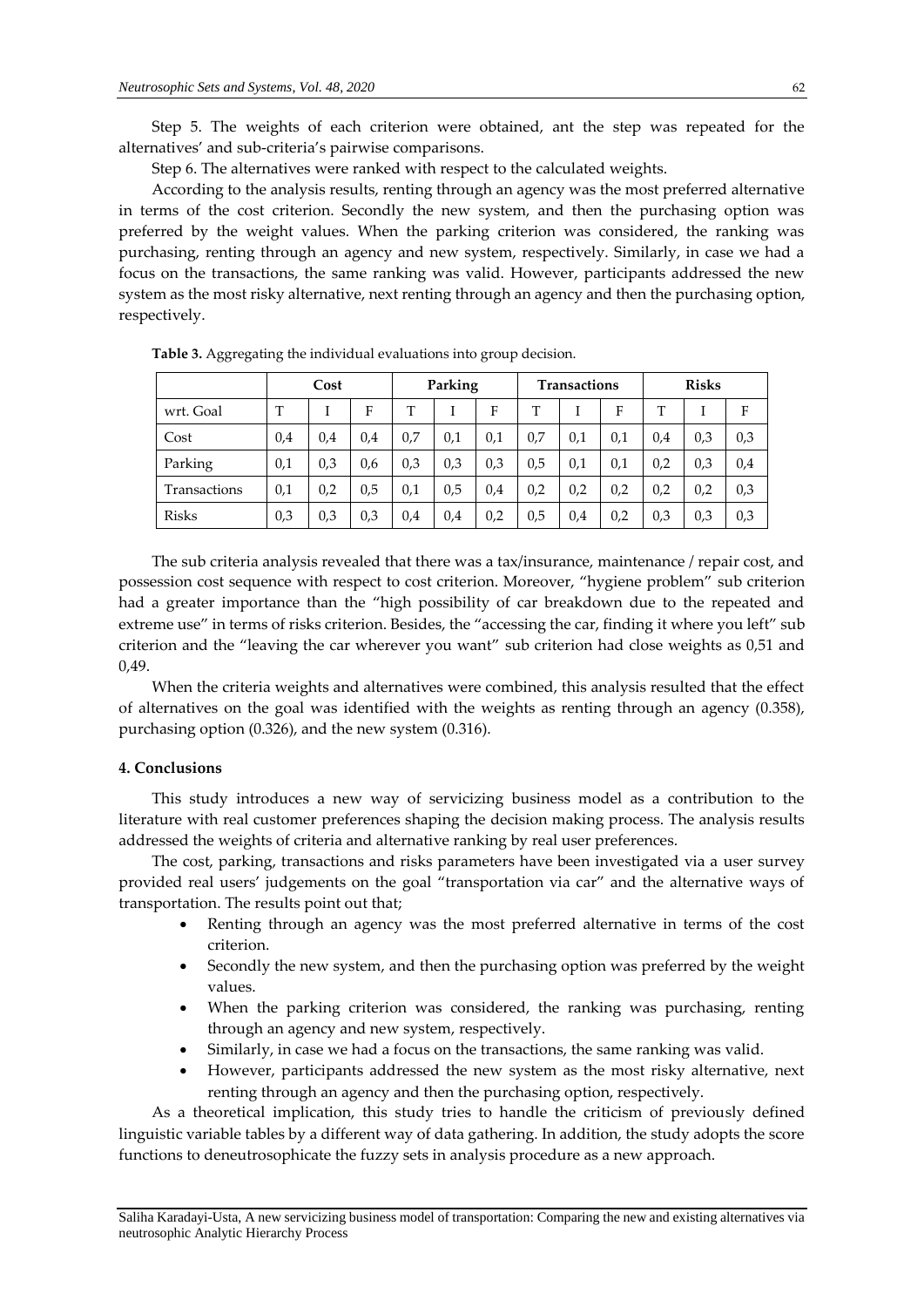The practical implications of the paper provide a real world customer preference point of view for the industry representatives. Since the new normal of the world requires new way of business models, this analysis addresses new initiatives to overcome the burden of this hard time. One can infer from these results that the companies can introduce new way servicization by taking the defined significant criteria into consideration.

The number of company representatives, number of participants, and the possibility of biased attitudes of the both these representatives and the participants are the main limitations of this study. Hence, this study tries to select the real participants who have experienced these services previously in order to reflect the real world case. In addition, the participants were asked whether they are willing to participate the survey, or they are feeling obliged at the beginning of the survey questions.

Furthermore, this paper serves both theoretical implications by using the neutrosophic sets to AHP and practical implications by presenting the real user priorities. One can infer from the study to understand which criteria is prominent in contrast with the others, and the theoretical background can be applied to different decision making problems.

Further researches may have a large number of participants and representatives, or different mathematical assumptions can be utilized in the calculations. This study differs from the existing ones by gathering the indeterminacy values of neutrosophic sets by the participants instead of using the defined linguistic variable tables.

**Conflicts of Interest:** The authors declare no conflict of interest.

# **References**

- 1. Agrawal, V. V., Atasu, A., & Van Wassenhove, L. N. (2019). OM Forum—New Opportunities for Operations Management Research in Sustainability. *Manufacturing & Service Operations Management 21(1)*, 1-12.
- 2. Systems Innovation (2020).<https://www.systemsinnovation.io/>
- 3. McIntyre, K., & Ortiz, J.A. (2015). Multinational corporations and the circular economy: How Hewlett packard scales innovation and technology in its global supply chain, *Taking Stock of Industrial Ecology*, 317-330.
- 4. Syncron (2020).

<https://www.syncron.com/why-invest-in-servitization-qa-with-syncron-ceo-anders-gruden/>

- 5. Karatop, B., Taşkan, B., Adar, E., Kubat, C. (2020). Decision analysis related to the renewable energy investments in Turkey based on a Fuzzy AHP-EDAS-Fuzzy FMEA approach, Computers and Industrial Engineering, 106958
- 6. Akgün, İ., Erdal, H. (2019). Solving an ammunition distribution network design problem using multi-objective mathematical modeling, combined AHP-TOPSIS, and GIS, Computers and Industrial Engineering, 129, pp. 512-528.
- 7. Sirisawat, P., Kiatcharoenpol, T. (2018). Fuzzy AHP-TOPSIS approaches to prioritizing solutions for reverse logistics barrier, Computers and Industrial Engineering, 117, pp. 303-318
- 8. Ganguly, A., Kumar, C. (2019). Evaluating supply chain resiliency strategies in the Indian pharmaceutical sector: A Fuzzy Analytic Hierarchy Process (F-AHP) approach, International Journal of the Analytic Hierarchy Process, 11(2), pp. 153-180.
- 9. Karasan, A. (2019). A novel hesitant intuitionistic fuzzy linguistic AHP method and its application to prioritization of investment alternatives, International Journal of the Analytic Hierarchy Process, 11(1), pp. 127-142.
- 10. Khan, O., Daddi, T., Slabbinck, H., Kleinhans, K., Vazquez-Brust, D., & De Meester, S. (2020). Assessing the determinants of intentions and behaviors of organizations towards a circular economy for plastics, *Resources, Conservation and Recycling, 163*.
- 11. Lieder, M., Asif, F.M.A., Rashid, A. (2020). A choice behavior experiment with circular business models using machine learning and simulation modeling, *Journal of Cleaner Production*, 258.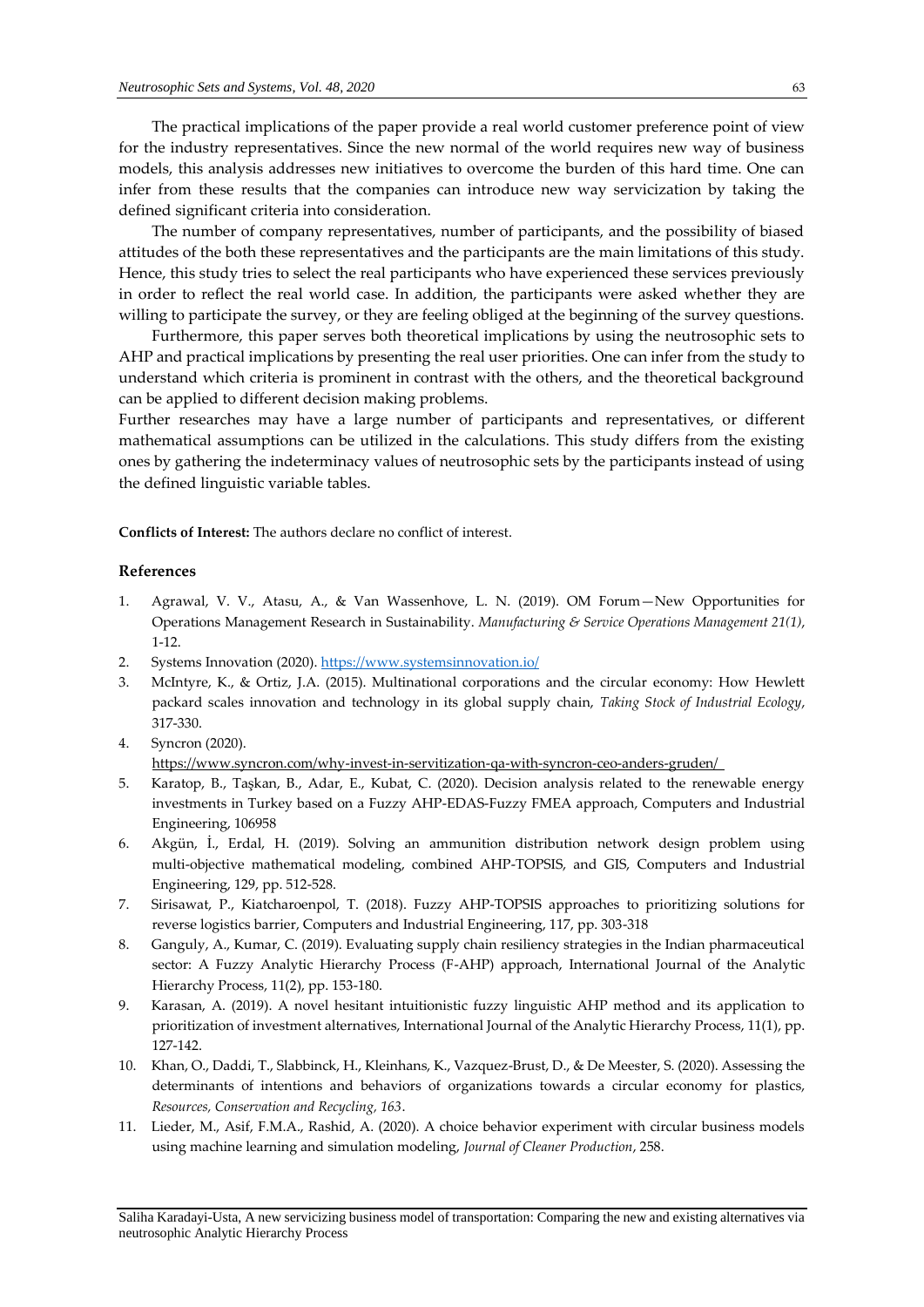- 12. Hofmann, F. (2019). Circular business models: Business approach as driver or obstructer of sustainability transitions? *Journal of Cleaner Production, 224*, pp. 361-374.
- 13. Patwa, N., Sivarajah, U., Seetharaman, A., Sarkar, S., Maiti, K., Hingorani, K. (2020). Towards a circular economy: An emerging economies context, *Journal of Business Research*, 122, 725-735.
- 14. HP (2017). HP device as a service (DaaS) <https://www8.hp.com/h20195/v2/getpdf.aspx/4AA6-5363ENW.pdf>
- 15. Keivanpour, S. (2021). A Fuzzy Strategy Analysis Simulator for Exploring the Potential of Industry 4.0 in End of Life Aircraft Recycling, *Advances in Intelligent Systems and Computing, 1197*, 797-806.
- 16. Bag, S., Gupta, S., Kumar, S. (2021). Industry 4.0 adoption and 10R advance manufacturing capabilities for sustainable development, *International Journal of Production Economics*, 231.
- 17. Agrawal, V. V., & Bellos, I. (2016). *Servicizing in Supply Chains and Environmental Implications.* A. Atasu (ed.), Environmentally Responsible Supply Chains, Springer Series in Supply Chain Management, 109 – 124.
- 18. Chen, J., Qu, Y., He, M. (2020). Research on Construction Servitization Enterprises Based on AD-AS model and AHP Theory, *IOP Conference Series: Earth and Environmental Science, 455*(1).
- 19. Jadhav, S.S., Kalita, P.C., Das, A.K. (2020). Analytic Hierarchy Process for Prioritization of Design Requirements for Domestic Plumbing Services, *Lecture Notes in Mechanical Engineering*, pp. 145-157.
- 20. Salomon, M.F.B., Mello, C.H.P., Salgado, E.G. (2019). Prioritization of product-service business model elements at aerospace industry using analytical hierarchy process, *Acta Scientiarum – Technology, 41*.
- 21. Cao, Y., Wang, S., Kang, L., Gao, Y. (2016). A TQCS-based service selection and scheduling strategy in cloud manufacturing, *International Journal of Advanced Manufacturing Technology, 82*(1-4), pp. 235-251.
- 22. Radwan, N. M., Senousy, M. B., & Riad, A. E. D. M. (2016). Neutrosophic AHP Multi Criteria Decision Making Method Applied on the Selection of Learning Management System. *International Journal of Advancements in Computing Technology, 8*(5), 95–105.
- 23. Bilandi, N., Verma, H. K., & Dhir, R. (2020). AHP-neutrosophic decision model for selection of relay node in wireless body area network. *CAAI Transactions on Intelligence Technology, 5(3)*, 222–229.
- 24. Abdel-Basset, M., Mohamed, M., & Smarandache, F. (2018). An extension of neutrosophic AHP-SWOT analysis for strategic planning and decision-making. *Symmetry, 10*(4)[. https://doi.org/10.3390/sym10040116](https://doi.org/10.3390/sym10040116)
- 25. Junaid, M., Xue, Y., Syed, M. W., Li, J. Z., & Ziaullah, M. (2020). A neutrosophic AHP and TOPSIS framework for supply chain risk assessment in automotive industry of Pakistan. *Sustainability (Switzerland), 12*(1)[. https://doi.org/10.3390/SU12010154](https://doi.org/10.3390/SU12010154)
- 26. Kahraman, C., Otay, İ., Öztayşi, B., & Onar, S. Ç. (2019). An integrated AHP & DEA methodology with neutrosophic sets. *Studies in Fuzziness and Soft Computing, 369*, 623–645. [https://doi.org/10.1007/978-3-030-00045-5\\_24](https://doi.org/10.1007/978-3-030-00045-5_24)
- 27. Kahraman, C., Oztaysi, B., & Cevik Onar, S. (2020). Single interval-valued neutrosophic AHP methods: Performance analysis of outsourcing law firms. *Journal of Intelligent and Fuzzy Systems, 38(1)*, 749–759.
- 28. Chen, J., Chen, H., Gao, J., Dave, K., & Quaranta, R. (2021). Business models and cost analysis of automated valet parking and shared autonomous vehicles assisted by internet of things. *Proceedings of the Institution of Mechanical Engineers, Part D: Journal of Automobile Engineering*. <https://doi.org/10.1177/0954407021994445>
- 29. Wisdom, B. (2010). Need a vehicle? Take ours. *Better Roads*, *80*(11), 34–35.
- 30. DeCorla-Souza, P. (2002). Estimating benefits from mileage-based vehicle insurance, taxes, and fees. *Transportation Research Record*, *1812*, 171–178[. https://doi.org/10.3141/1812-21](https://doi.org/10.3141/1812-21)
- 31. Jie, T., Juan, W., Yunhao, Z., & Xiaoyue, H. (2020). *Study on the Optimization of Parking Location of Car-sharing*. 434–440[. https://doi.org/10.1109/ICITE50838.2020.9231470](https://doi.org/10.1109/ICITE50838.2020.9231470)
- 32. Morency, C., Trépanier, M., Agard, B., Martin, B., & Quashie, J. (2007). *Car sharing system: What transaction datasets reveal on users' behaviors*. 284–289[. https://doi.org/10.1109/ITSC.2007.4357656](https://doi.org/10.1109/ITSC.2007.4357656)
- 33. Storme, T., Casier, C., Azadi, H., & Witlox, F. (2021). Impact assessments of new mobility services: A critical review. *Sustainability (Switzerland)*, *13*(6)[. https://doi.org/10.3390/su13063074](https://doi.org/10.3390/su13063074)
- 34. Smarandache, F., (1998). Neutrosophy: neutrosophic probability, set, and logic: analytic synthesis & synthetic analysis. *Rehoboth: American Research Press*.